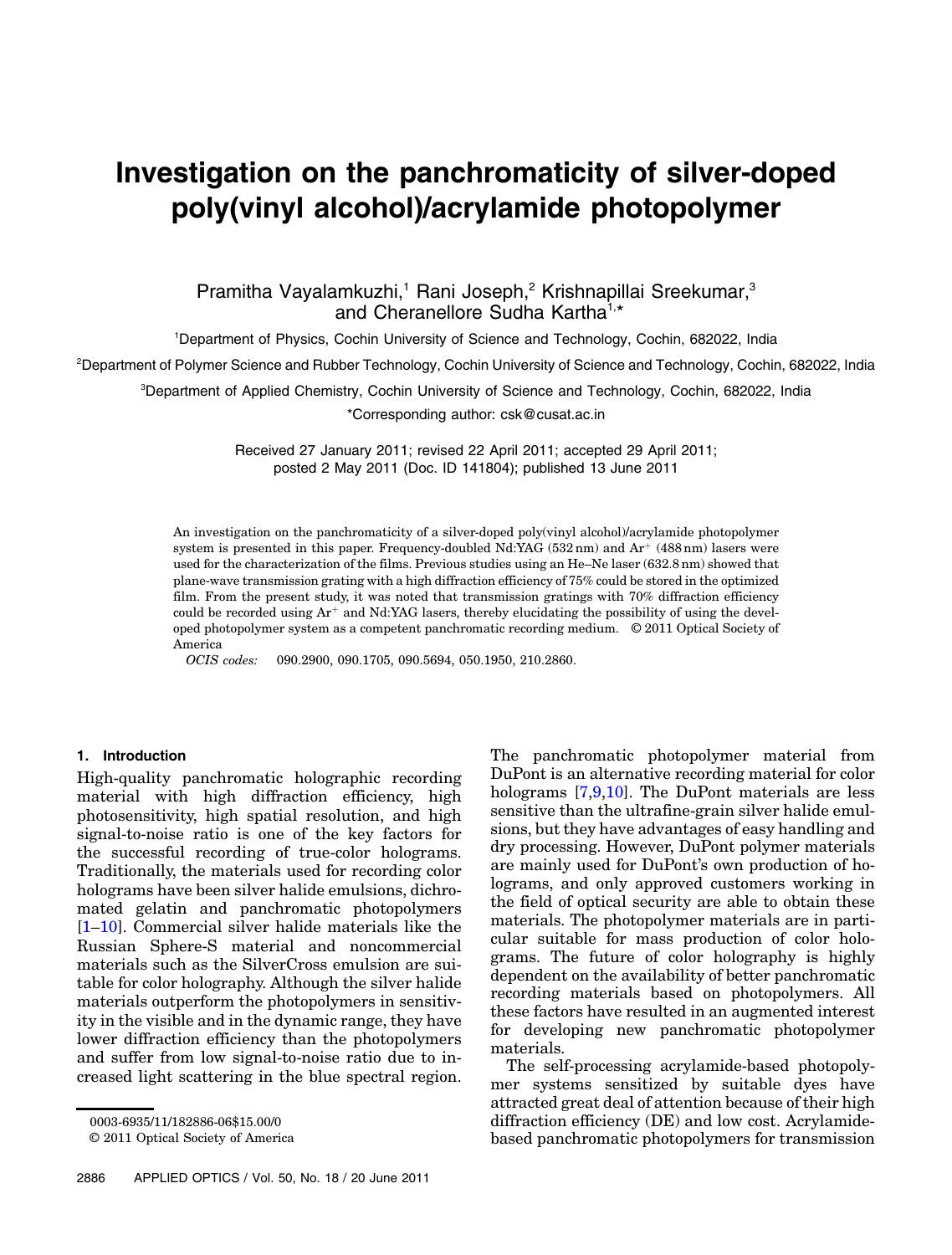holographic recording have been developed by several research groups. Fimia *et al.* have developed a liquid photopolymer system containing a 1∶1 mixture of 4, 5 diiodosuccinylfluorescein, Methylene Blue (MB), three monomers [acrylamide (AA); N, N'-methylene bisacrylamide (BMA); and zinc acrylate], and sodium  $p$ -toluenesulphinate  $(pTS-Na)$  (coinitiator), which showed 15–20% for 15–60 mJ/cm<sup>2</sup> for transmission gratings recorded with He–Ne  $(633 \text{ nm})$  and Ar<sup>+</sup> (514 nm) lasers [11]. Another AA-based photopolymer comprising poly(vinyl alcohol) (PVA) as binder and an ion pair isolated from Rose Bengal (RB) and MB as photoinitiator system with response at 514 and 633 nm was developed by Mallavia *et al.* [12]. This photopolymer system showed diffraction efficiencies of  $65\%$  at  $30 \,\mathrm{mJ/cm^2}$  with an He–Ne laser (633 nm) and 35% at  $100 \text{ mJ/cm}^2$  with an Ar<sup>+</sup> laser (514 nm), with a spatial resolution of  $1000$  lines/mm. The efficiency of the PVA/AA film containing an RB–MB photoinitiator system has been improved by the incorporation of BMA [13]. The efficiency obtained was nearly 80% for gratings recorded using an He–Ne laser (632.8 nm), 60% for an  $Ar^+$  laser (514 nm), and  $40\%$  for gratings recorded using an Ar<sup>+</sup> laser (488 nm). The exposure energy was nearly  $120 \text{ mJ}/$ cm<sup>2</sup> in all cases.

A panchromatic AA-based photopolymer for multicolor reflection holography has been recently developed by Meka *et al.* [14]. This photopolymer system consisted of AA (monomer), BMA (cross-linking monomer), PVA (binder), and triethanolamine (electron donor or coinitiator). The photopolymer was sensitized using MB, Erythrosine B, and Acriflavine dyes to record at red–green–blue wavelengths, respectively. The maximum DE for the reflection gratings recorded using 633 nm, 532 nm, and 473 nm wavelengths were  $11.5\%$  (144 mJ/cm<sup>2</sup>), 6% (216 mJ/ cm<sup>2</sup>), and 1.6% (180 mJ/cm<sup>2</sup>), respectively.

Beena *et al.* have studied the possibility of using an AA-based photopolymer system with PVA binder, MB dye, and triethanolamine (TEA) coinitiator as a panchromatic recording media [15]. This photopolymer film showed a DE of 70% for transmission gratings recorded using  $632.8 \text{ nm}$  He-Ne  $(120 \text{ mJ/cm}^2)$ and  $532\,\text{nm}$  Nd:YAG  $(250\,\text{mJ}/\text{cm}^2)$  lasers, while the efficiency for grating recorded with a 488 nm  $\rm Ar^+$  laser was ~ $50\%$  (900 mJ/cm<sup>2</sup>). In this case, high exposure energy was required for attaining maximum efficiency, and the material had limited storage and shelf life due to the lack of a crosslinker in the system. Silver-doped photopolymer films developed by incorporating silver ions into the MB-sensitized PVA/AA (MBPVA/AA) films exhibited high DE and good energetic sensitivity [16]. Transmission grating recorded in the optimized film using an He–Ne laser  $(632.8 \text{ nm})$  exhibited a DE of 75% for 80 mJ/cm<sup>2</sup> exposure energy. The silver-doped MBPVA/AA film exhibited good storage and shelf life as well. This paper presents the holographic characterization of silverdoped MBPVA/AA films using  $Ar^+$  (488 nm) and frequency-doubled Nd:YAG (532 nm) lasers.

### 2. Experimental

The photopolymer material used in the present study comprises PVA as the binder matrix, AA as the monomer, MB and TEA as the photoinitiation system, and silver nitrate as the crosslinker. The films were fabricated by the gravity settling method. The films had a thickness of  $130 \pm 2 \mu m$  (measured using Dektak 6 m stylus profiler). Spectral and energetic sensitivity of the films were determined by optical absorption and real-time transmittance studies. A UV–visible–near-IR spectrophotometer (JASCO V-570) was used for recording the optical absorption spectra of the films. An  $Ar^+$  laser (488 nm, 543 series, Melles Griot, 180 mW, CW) and a frequency-doubled Nd:YAG laser (532 nm, Compass 215 M-20, Coherent, 20 mW, CW) were used for real-time transmittance studies, for recording of transmission gratings, for recording of holograms, and for DE measurements.

#### 3. Results and Discussions

#### A. Optical Absorption and Real-Time Transmittance **Studies**

Optical absorption studies were carried out to determine the spectral response of the silver-doped MBPVA/AA photopolymer film prepared with composition as given in Table 1. The optical absorption spectra of silver-doped and undoped MBPVA/AA films are shown in Fig. 1. From the graph, it can be seen that, even though the maximum absorption is in the red region (peak at 665 nm) for both undoped and silver-doped MBPVA/AA films, silver-doped films showed another absorption peak in the blue region (425 nm) as well. Even for 532 nm, there is a small absorption. The broad spectral sensitivity of the silver-doped film indicates the possibility of using it as a panchromatic recording material.

Real-time transmittance on laser exposure was monitored by exposing the film to a laser beam of irradiance  $1 \text{ mW/cm}^2$  for 4 min, and the transmitted power at regular intervals was monitored using an optical power meter. The relative transmittance  $T/T_0$ was also determined, where  $T$  is the real-time transmittance of silver-doped films and  $T_0$  is the transmittance of the PVA/AA films without dye and silver nitrate. The variation of relative transmittance with exposure energy is shown in Fig. 2. As the material sensitivity, i.e., the response of the material to laser exposure, increases, the transmittance increases at low exposures. This is because even at low exposure, the dye molecules (MB) were getting excited and got

Table 1. Optimum Film Composition

| Constituent       | Concentration         |
|-------------------|-----------------------|
| <b>PVA</b>        | $10\%$ w/v            |
| AA                | 0.4 <sub>M</sub>      |
| TEA               | 0.05 <sub>M</sub>     |
| MB                | $0.014 \,\mathrm{mM}$ |
| AgNO <sub>3</sub> | $0.05\,\mathrm{mM}$   |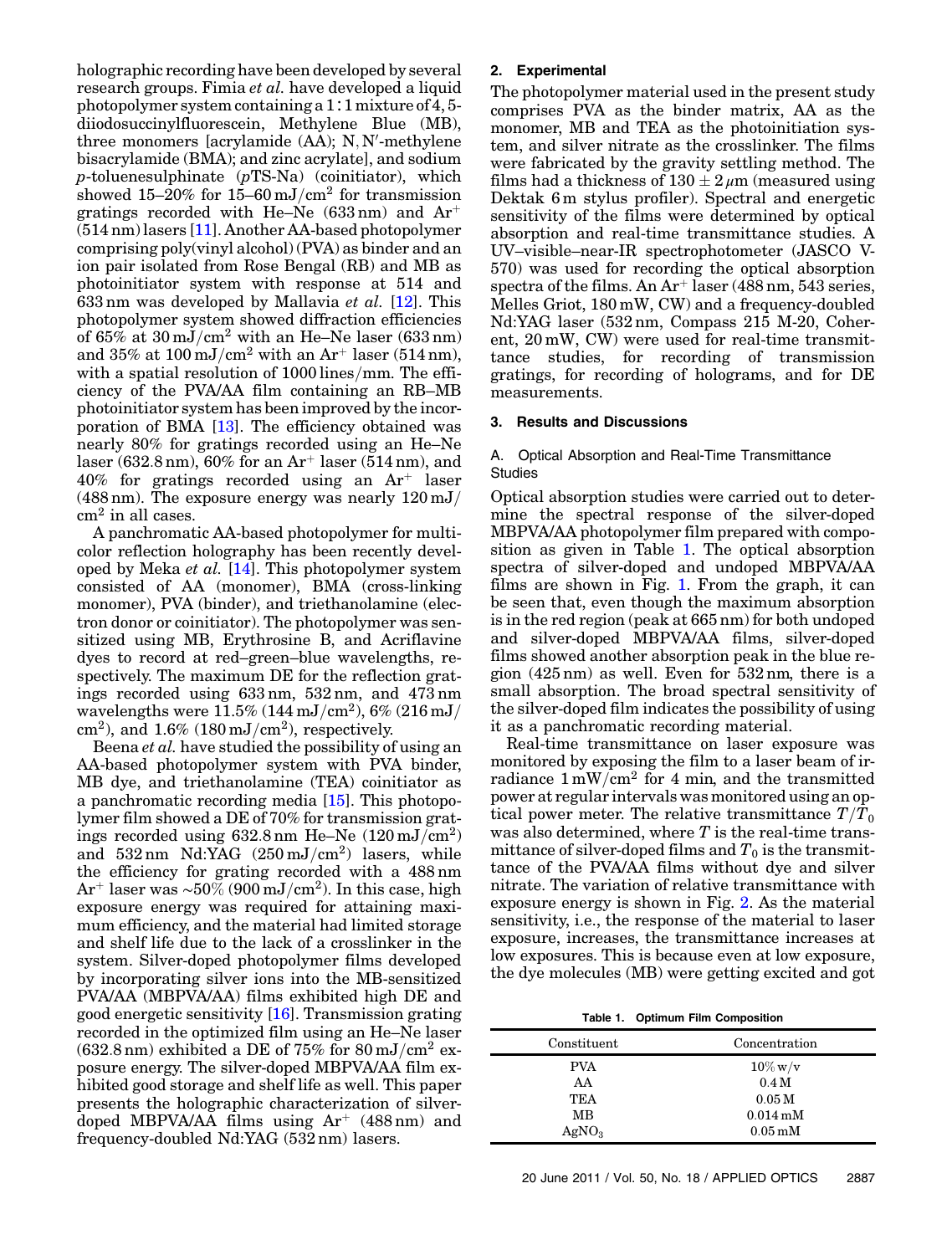

Fig. 1. Optical absorption spectra.

converted to the leucoform. It could be seen that the transmittance increases for low exposure energies, which indicates the good energetic sensitivity of the films. The threshold energy requirement was  $\sim$ 0.5 mJ/cm<sup>2</sup> for both wavelengths. From Fig. 3, it can be seen that, on irradiation using a longer wavelength (632:8 nm He–Ne laser), transmittance was found to be increasing with the increase in exposure time and reached a final saturation value when all the dye molecules are bleached. This may be due to less scattering in the sample at a longer wavelength. For higher exposure energies, the relative transmittance decreases in the case of irradiation with  $488 \text{ nm Ar}^+$ and 532 nm Nd:YAG lasers. This may be due to scattering, since the shorter the exposure wavelength, the greater the scattering power, consistent with the classical scattering theory [13].

#### B. Recording of Grating and DE Measurements

Plane-wave transmission gratings were recorded in the films by double beam holographic recording



Fig. 2. Variation of relative transmittance on irradiation with  $Ar^+$  and Nd:YAG lasers.



Fig. 3. Variation of relative transmittance on irradiation with Ar<sup>+</sup>, Nd:YAG, and He–Ne lasers.

setup [16]. The exposure energy required for achieving maximum DE was determined by recording gratings for different exposure times, keeping the total recording power as 4 mW. The interbeam angle was 40° and beam intensity ratio was 1∶1. The spatial frequency of the grating recorded using the  $Ar^+$ laser was  $\sim$ 1400 lines/mm, while that with the Nd:YAG laser was  $\sim$ 1285 lines/mm. The gratings were reconstructed using the recording laser, and the DE was calculated as the ratio of the power of the first-order diffracted beam to the reading beam power. The exposure characteristic curves are shown in Fig. 4. For both recording wavelengths, the DE increased with the increase of the exposure time at first, reached its maximum value, and then gradually decreased. This is because, with the increase in exposure time, more monomers will get polymerized, which increases the refractive index (RI) modulation, and hence the DE increases with exposure



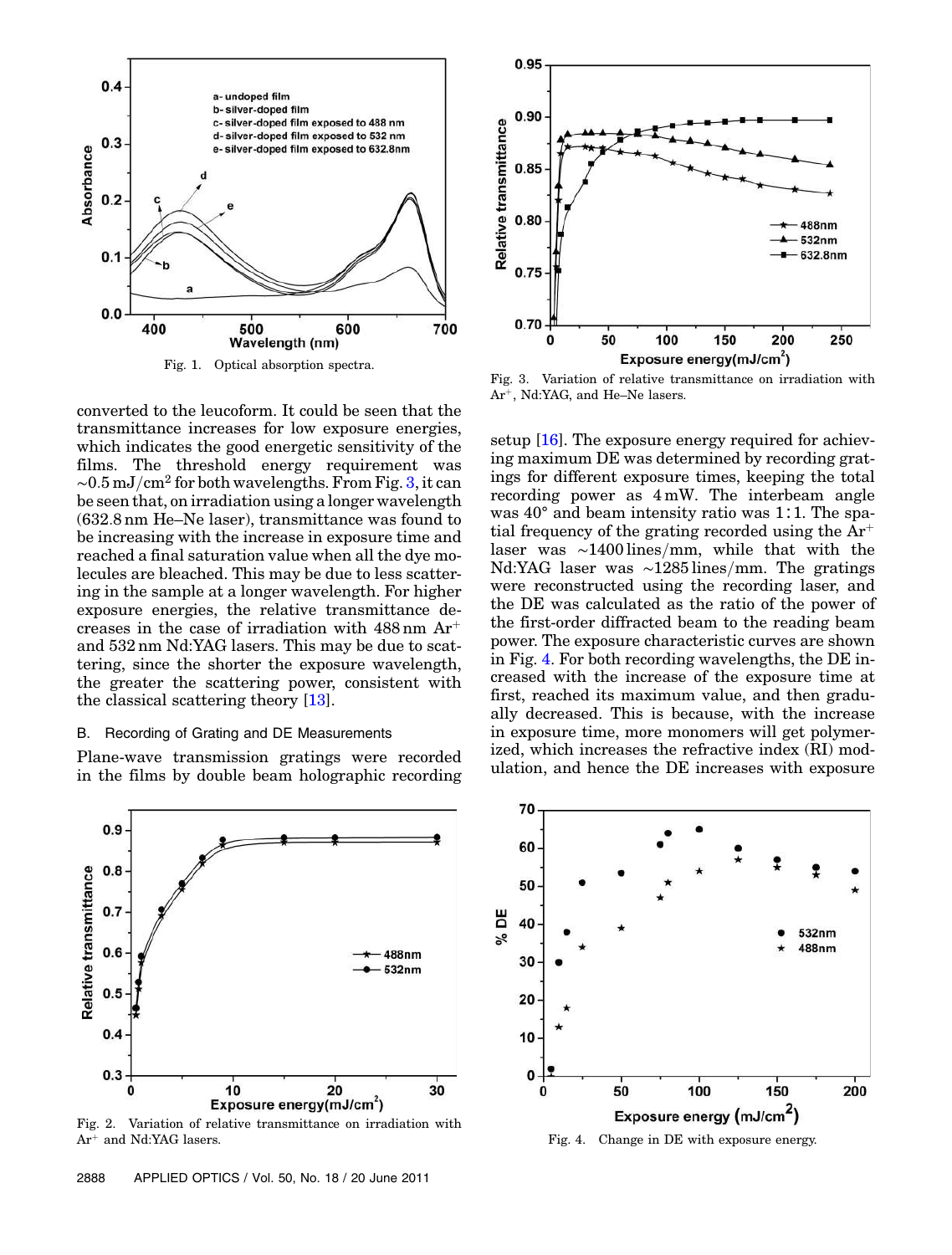time [17]. But when the exposure time is further increased, the scattering light induced in the photopolymer (due to optical imperfection of the film) increases, which results in the polymerization of the residual monomers in the dark region thereby decreasing the RI modulation, and consequently the DE decreases [17]. Efficiency reaches its saturation value when all the monomers are polymerized. Maximum efficiency achieved with 488 nm was 57% for  $125 \,\mathrm{mJ/cm^2}$ , while with  $532 \,\mathrm{nm}$ , the peak efficiency was 65% for exposure of  $100\,\mathrm{mJ/cm^2}$ .

In order to study the effect of total recording power on the DE, gratings were recorded by varying the power at the recording position. The exposure energy was maintained at the optimum value  $(125 \,\mathrm{mJ/cm^2})$ for  $488 \text{ nm}$  and  $100 \text{ mJ/cm}^2$  for  $532 \text{ nm}$ ) throughout the recording process. Figure 5 shows the variation of DE with the recording power. For recording power in the 2:5–5 mW range, efficiency above 60% could be obtained with 532 nm, while the efficiency was above  $55\%$  for gratings recorded using the  $488 \text{ nm Ar}^+$  laser. There was not much variation in efficiencies while the recording power was in the range of 2.5 to 4 mW. For both recording wavelengths, the maximum DE was achieved when the recording power was 3 mW. For this recording power, the peak DE was 60% for 488 nm and 67% for 532 nm. The variation of DE with exposure energy for gratings recorded using  $3 \text{ mW/cm}^2$  is shown in Fig. 6. It was observed that, even for an exposure of  $25 \text{ }\mathrm{mJ/cm^2},$ the DE was nearly 40% for a grating recorded with an  $488 \text{ nm Ar}^+$  laser and a DE above 50% could be obtained with 532 nm.

The RI modulation  $(\Delta n)$  was calculated using the measured DE  $(\eta)$  according to Kogelnik's theory [18,19]

$$
\Delta n = \frac{\lambda \cos \theta \sin^{-1}(\sqrt{\eta})}{\pi d}, \qquad (1)
$$



Fig. 5. Change in DE with total recording power.



Fig. 6. DE variation with exposure energy.

where  $\lambda$  is the reconstruction beam wavelength, d is the sample thickness, and  $\theta$  is the reading beam incidence angle. The variation of  $\Delta n$  with exposure energy is plotted in Fig. 7. Maximum RI modulation was nearly  $1 \times 10^{-3}$  for the grating recorded using the  $Ar^+$  laser (125 mJ/cm<sup>2</sup>), while  $\Delta n$  was 1.17 × 10<sup>-3</sup> for the grating recorded using the Nd:YAG laser  $(100\,\mathrm{mJ/cm^2})$ . The RI modulation increased on exposure, reached a peak value, and decreased slightly on further increasing the exposure.

#### C. Optimization of Ag<sup>+</sup> Concentration

In order to study the variation of the DE with  $Ag^+$ concentration, films with different  $Ag^+$  concentrations (0:023 mM–0:38 mM) were prepared, and transmission gratings were recorded in the films using 488 nm and 532 nm lasers. The total recording power was maintained as 3 mW, and the interbeam angle was 40°. The variation of efficiency with the  $Ag^+$ concentration for gratings recorded using 488 nm



20 June 2011 / Vol. 50, No. 18 / APPLIED OPTICS 2889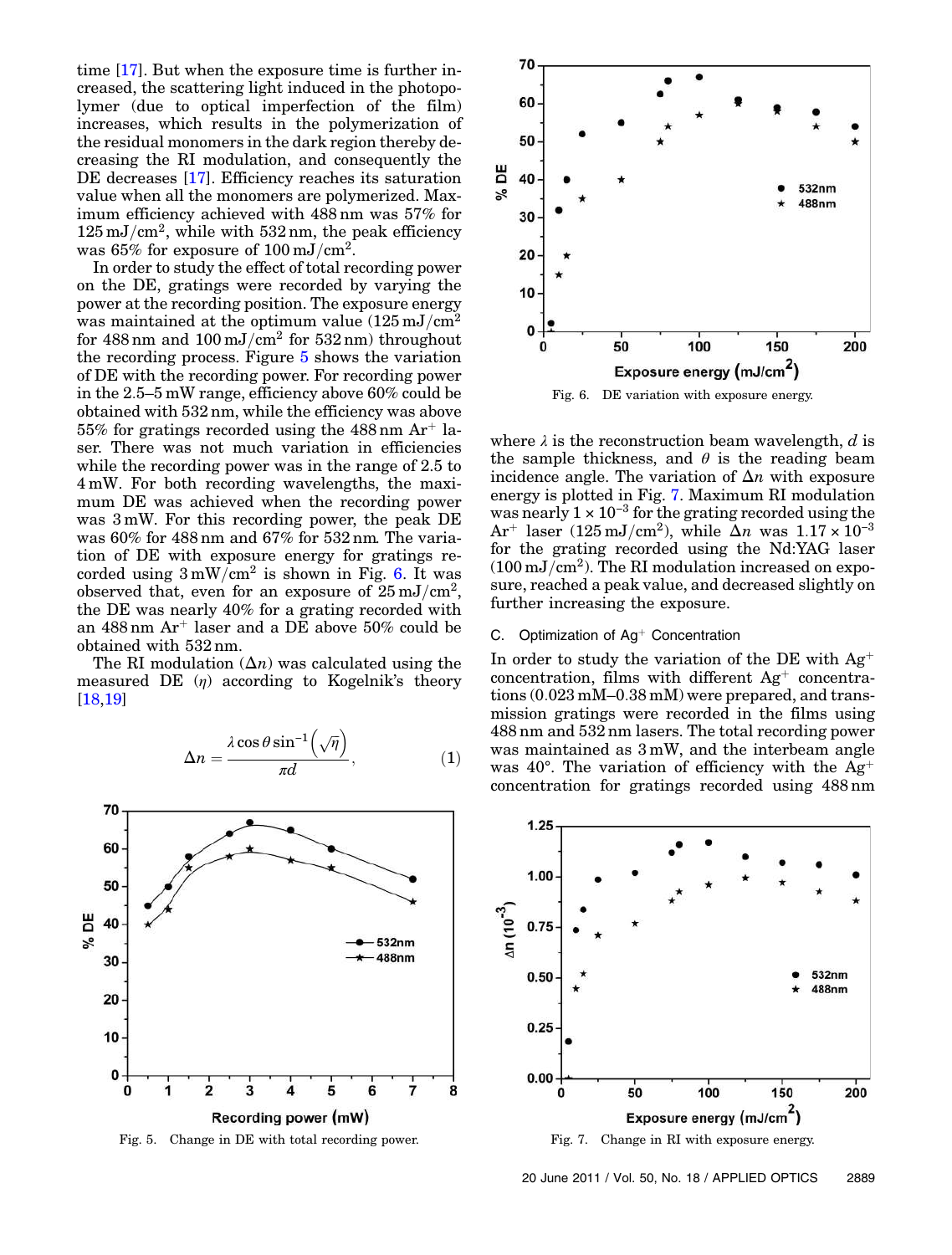

Fig. 8. Variation of efficiency with  $Ag^+$  concentration.

(exposure energy  $125\,\mathrm{mJ/cm^2})$  and  $532\,\mathrm{nm}$  (exposure energy  $100 \,\mathrm{mJ/cm^2}$  is shown in Fig. 8. The maximum DE was 70% for the grating recorded using  $488 \text{ nm}$  in film with an  $\text{Ag}^+$  concentration of 0:172 mM. A DE of 71% could be obtained for the grating recorded using 532 nm for film with an  $Ag<sup>+</sup> concentration of 0.092 mM. Films were prepared$ with these optimum  $Ag^+$  concentrations for carrying out further studies.

#### D. Spatial Frequency Response

The spatial resolution of the material was determined by recording transmission gratings for various interbeam angles. The interbeam angles were varied from 15° to 100°, and spatial frequencies corresponding to each interbeam angle were calculated using Bragg's equation. The exposure energy was maintained at the optimum value  $(125 \,\mathrm{mJ/cm^2}$  for  $488 \,\mathrm{nm}$ and  $100 \,\mathrm{mJ/cm^2}$  for  $532 \,\mathrm{nm}$ ) throughout the recording. Figure 9 depicts the spatial frequency response of the material. From Fig. 9, it can be seen that recording with  $488 \text{ nm Ar}$  laser had resulted in a DE above 60% for gratings with  $1000-1400$  lines/mm,



Fig. 10. (Color online) Hologram recorded using  $Ar^+$  laser.

while the DE was nearly 70% for gratings with  $970-1300$  lines/mm recorded using the Nd:YAG laser.

In both cases, more than 50% efficiency could be obtained for gratings with  $2000$  lines/mm. For still high resolution, the DE was found to be decreased. At higher spatial frequencies, the fringe spacing is very small. This results in the diffusion of short chain polymer molecules from the exposed to the unexposed regions, thereby reducing the RI modulation and the DE [20,21]. From the present study, DE of nearly 20% could be obtained even for gratings with  $3000$  lines/mm. This indicates the good spatial resolution of the developed films.



Fig. 11. (Color online) Hologram recorded using Nd:YAG laser.